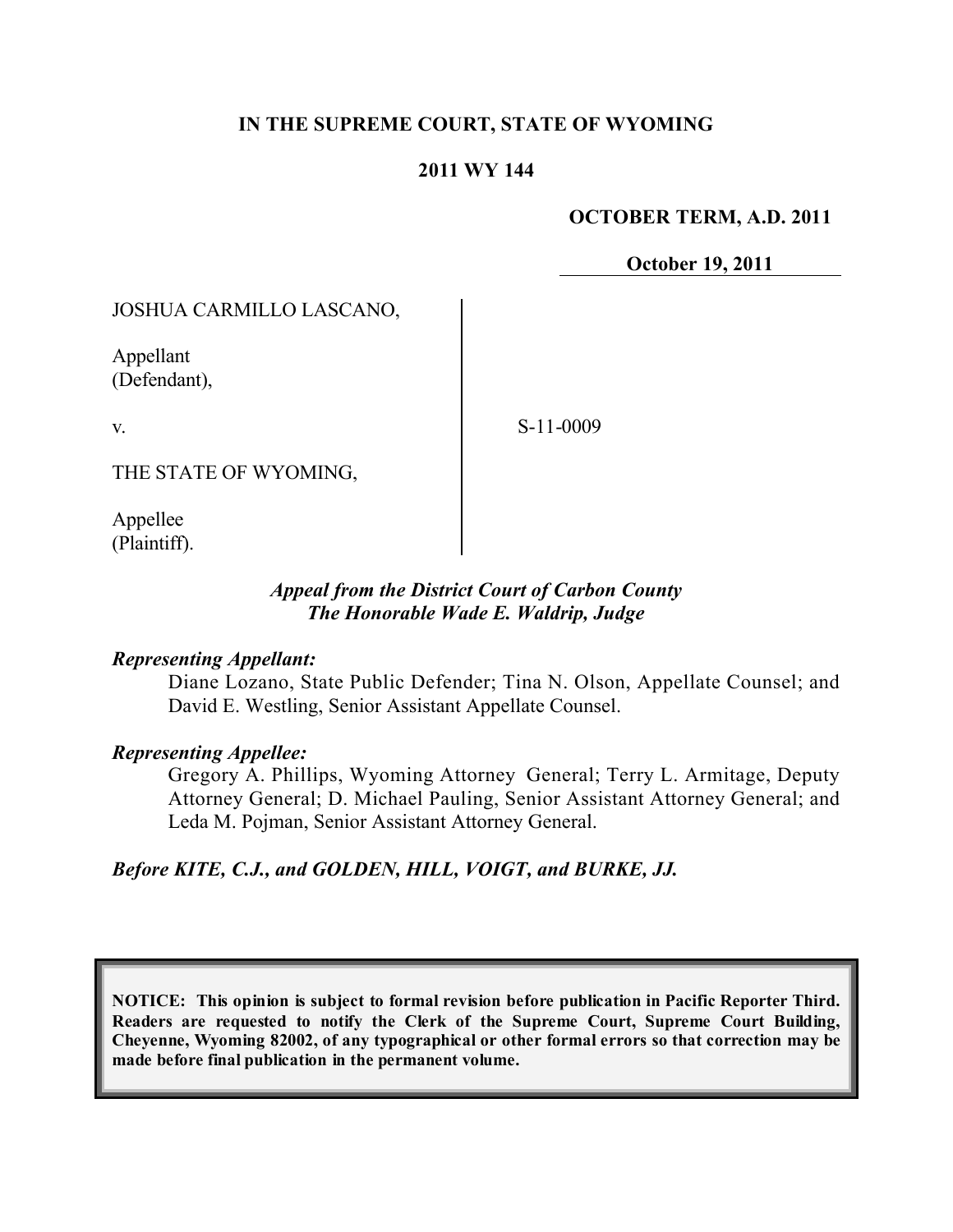**HILL,** Justice.

[¶1] After being convicted of one count of burglary, appellant Joshua Lascano (Lascano) appeals the verdict and argues that the State committed misconduct by misrepresenting the relevance of gang evidence. We disagree and affirm Lascano's conviction. Furthermore, we also affirm the district court's decision to admit the evidence.

# **ISSUE**

[¶2] Lascano presents one issue:

The prosecutor committed misconduct by misrepresenting evidence that the trial court relied upon in formulating its decision letter of July 2, 2010, or in the alternative the trial court abused its discretion in failing to inquire into clarity that Lascano committed a bad act as required by *Gleason v. State*, 2002 WY 161, 57 P.3d 332 (Wyo. 2002).

# **FACTS**

[¶3] In early October of 2009, JM (the victim) withdrew himself from gang activity after several years of association with a Rawlins gang, the "South Side Locos." The victim also dissociated himself with some of his friends, including Lascano, Santos Jaramillo (Jaramillo), and Aurelio Rodriguez (Rodriguez), who were also associated with gang activity.

[¶4] Later that month, on October 29, 2009, Lascano, Jaramillo, and Rodriguez spent the night together. That night, Jaramillo asked Rodriguez to steal a PlayStation3® and an Xbox360® from the victim's home. After some encouragement, Rodriguez agreed to do so, and the next day he broke into the victim's home, and stole the PlayStation3. Rodriguez delivered the PlayStation3 to Jaramillo, and Jaramillo gave Rodriguez \$200.00 for it.

[¶5] The victim's mother noticed that the PlayStation3 was missing and filed a report with the police. During the investigation, Rodriguez admitted to the burglary and was charged thereafter. On December 22, 2009, the State charged Lascano and Jaramillo with conspiracy to commit burglary, in violation of Wyo. Stat. Ann. §§ 6-3-303(a) and 6-3- 301(a) and (b) (LexisNexis 2011). Lascano pleaded not guilty, and the case proceeded to trial.

[¶6] Prior to trial, the State filed a W.R.E. 404(b) notice and indicated its intent to introduce evidence of Lascano's gang affiliation. The State surmised that Lascano and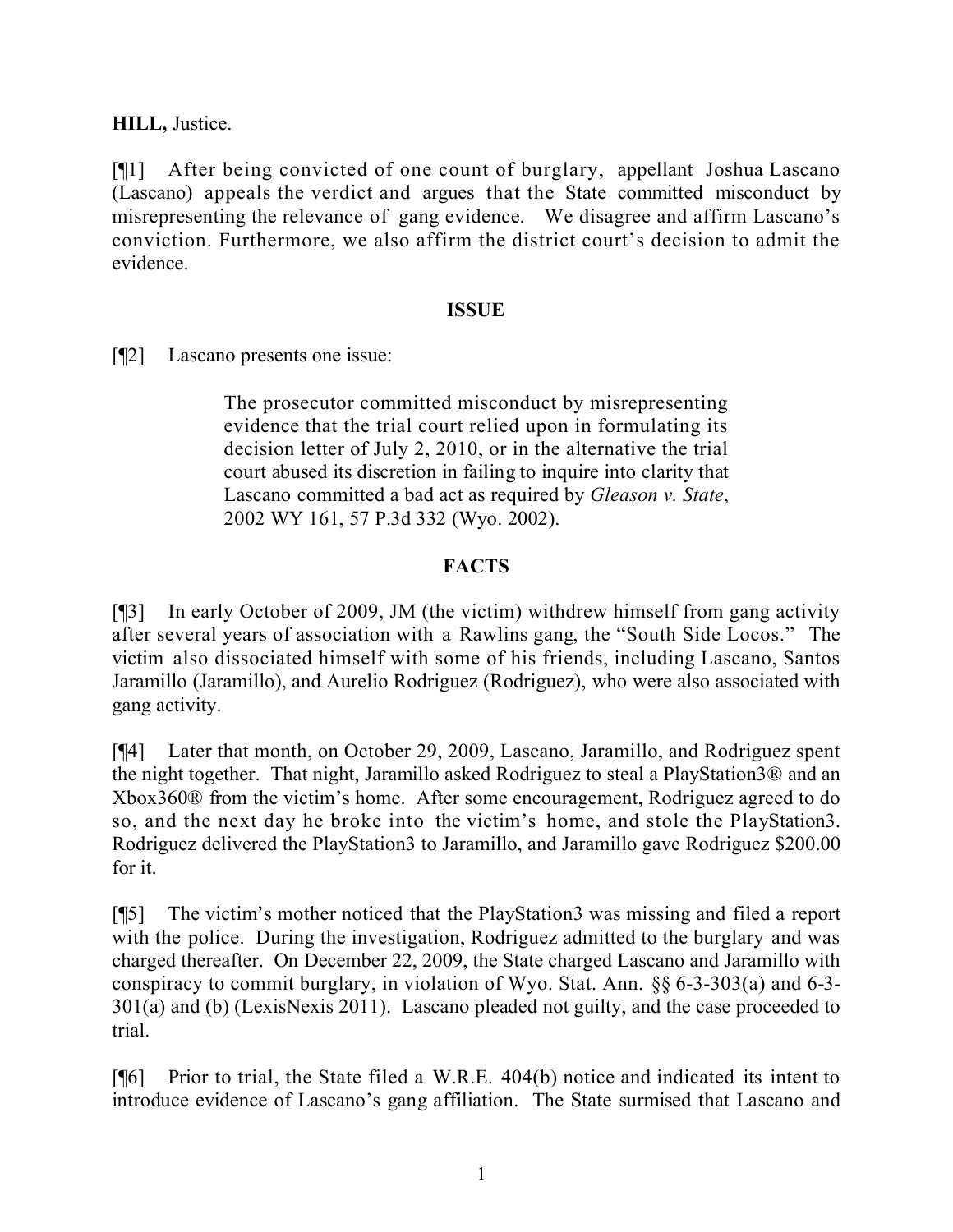Jaramillo forced Rodriguez to burglarize the victim's home in retaliation for his renouncing his gang membership. After a hearing, the district court ruled that the gang evidence was admissible to prove motive and knowledge.

[¶7] Trial began on July 27, 2010, and over the State's objection, Lascano and Jaramillo were tried together. After the jury heard abundant testimony, it found Lascano guilty and the court sentenced him to six to ten years, with credit for  $278 \text{ days}$ .<sup>1</sup> The prison term was suspended in favor of five years supervised probation. This appeal followed.

### **STANDARD OF REVIEW**

[¶8] In *Sullivan v. State*, 2011 WY 46, ¶¶ 9-10, 247 P.3d 879, 881 (Wyo. 2011), we stated:

> Where there has been an objection at trial, we review claims of prosecutorial misconduct under a harmless error standard. *Harris v. State*, 2008 WY 23, ¶ 12, 177 P.3d 1166, 1170 (Wyo. 2008). We typically review allegations of prosecutorial misconduct by reference to the entire record to determine whether or not a defendant's case has been so prejudiced as to deny him a fair trial. *Schafer v. State*, 2008 WY 149, ¶ 21, 197 P.3d 1247, 1251 (Wyo. 2008) (citing *Szymanski v. State*, 2007 WY 139, ¶ 27, 166 P.3d 879, 886 (Wyo. 2007)).

> In addressing a claim of prosecutorial misconduct, this Court focuses on the prejudice suffered by the defendant. *Smith v. State*, 2009 WY 2, ¶ 26, 199 P.3d 1052, 1059 (Wyo. 2009). This Court has identified that reversal is not warranted unless a reasonable probability exists, absent the error, that an appellant may have enjoyed a more favorable verdict. *Trujillo v. State*, 750 P.2d 1334, 1337 (Wyo. 1988) (citing *Jones v. State*, 735 P.2d 699, 703 (Wyo. 1987)).

Furthermore, we have stated:

'Evidentiary rulings are within the sound discretion of the trial court and include determinations of the adequacy of foundation and relevancy, competency, materiality, and remoteness of the evidence. This court will generally

The jury also convicted Jaramillo.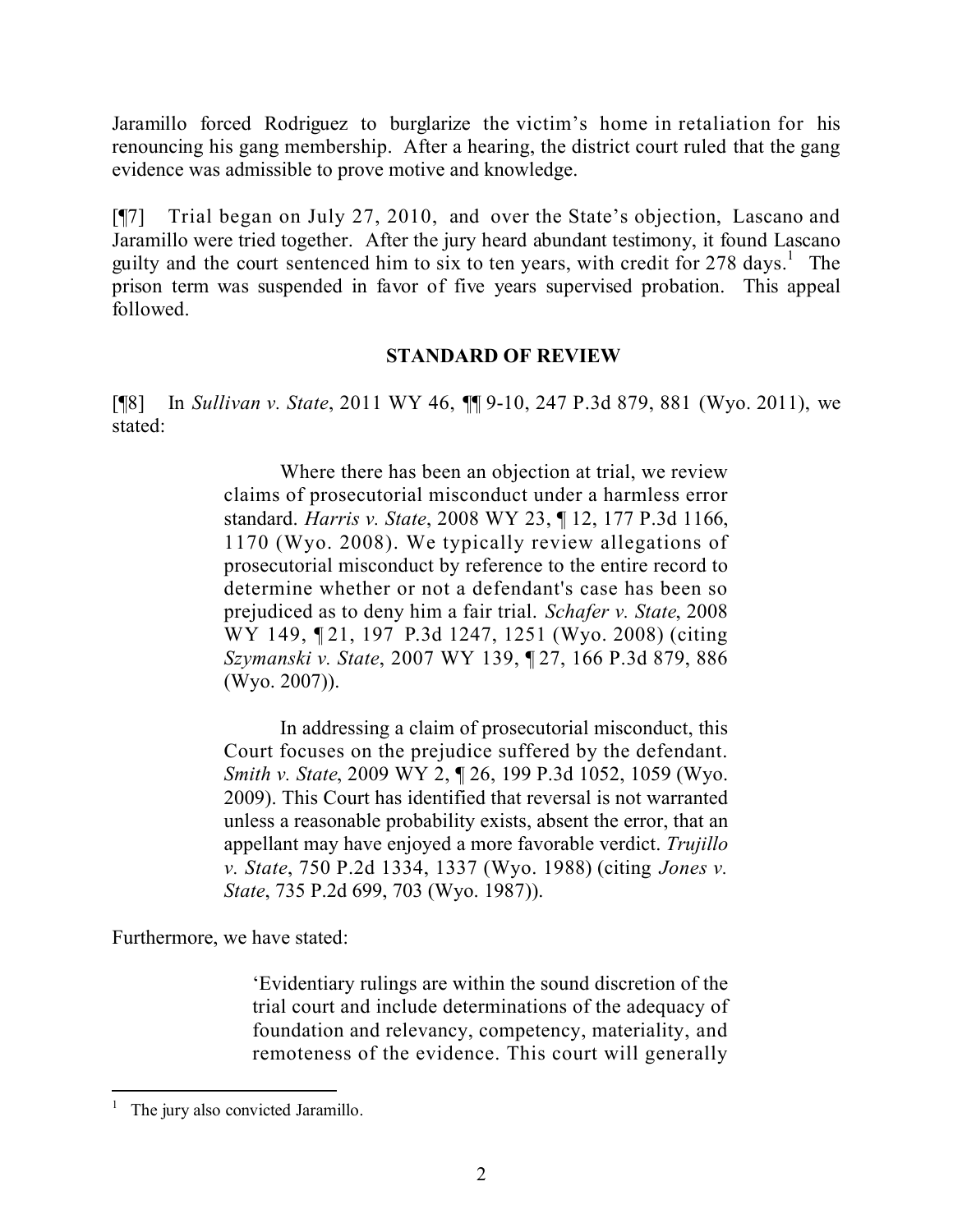accede to the trial court's determination of the admissibility of evidence unless that court clearly abused its discretion.' *Solis v. State*, 981 P.2d 34, 36 (Wyo. 1999) (citation omitted). We have described the standard of an abuse of discretion as reaching the question of the reasonableness of the trial court's choice. Judicial discretion is a composite of many things, among which are conclusions drawn from objective criteria; it means exercising sound judgment with regard to what is right under the circumstances and without doing so arbitrarily or capriciously. 'In the absence of an abuse of discretion, we will not disturb the trial court's determination.' [Griswold v. State, 2001 WY 14, ¶ 7, 17 P.3d 728, ¶ 7 (Wyo. 2001).] The burden is on the defendant to establish such abuse.

[*Wilks v. State*], 2002 WY 100, ¶ 19, 49 P.3d at 984 (quoting *Skinner v. State*, 2001 WY 102, ¶ 25, 33 P.3d 758, 766 (Wyo. 2001), *cert. denied*, 535 U.S. 994, 122 S.Ct. 1554, 152 L.Ed. 2d 477 (2002)).

*Sanchez v. State*, 2006 WY 12, ¶ 29, 126 P.3d 897, 908 (Wyo. 2006).

#### **DISCUSSION**

[¶9] In his main issue, Lascano argues that the prosecutor committed misconduct by misrepresenting the relevance of W.R.E. 404(b) evidence, which indicated that Lascano was a member of a gang. In its efforts to have the "gang" evidence admitted at trial, the State asserted that the burglary was an act of gang retaliation, and that, but for the gang affiliations, the burglary would not have occurred. More specifically, Lascano argues that he was prejudiced at trial because the gang evidence was allowed, but that the State failed to establish an "appropriate foundation as to the gang involvement and/or attempts to renounce and ideas of retaliation."

[¶10] Regarding gang evidence, we have said:

Evidence of an individual's gang affiliation can be probative of material issues in certain cases. *See generally, for example*, *Johninson v. State*, 317 Ark. 431, 878 S.W.2d 727, 730-33 (1994) (collecting cases); *People v. James*, 117 P.3d 91 (Colo.App. 2004), *cert. denied*, 2005 WL 1864140 (Colo. 2005); *State v. Roberts*, 261 Kan. 320, 931 P.2d 683, 686-87 (1997) (highly probative of witness bias); *State v.*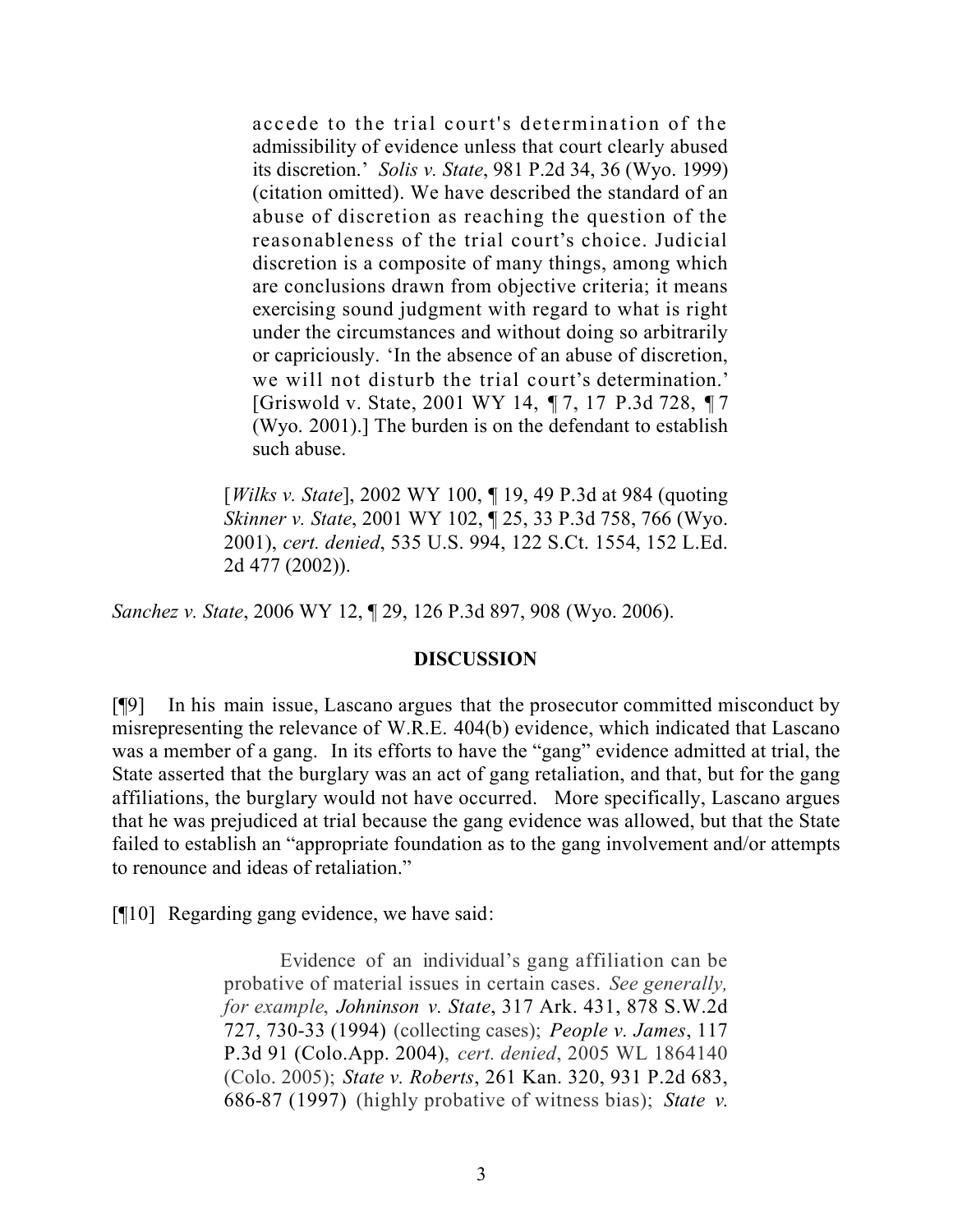*Tran*, 252 Kan. 494, 847 P.2d 680, 687-88 (1993) (res gestae and motive); *Butler v. State*, 102 P.3d 71, 78-79 (Nev. 2004) (probative of motive); *State v. Torres*, 183 N.J. 554, 874 A.2d 1084, 1093-95 (2005) (collecting cases); and Annotation, *Admissibility of Evidence of Accused's Membership in Gang*, 39 A.L.R. 4th 775 (1985 and Supp. 2005).

. . . .

With respect to the danger of unfair prejudice, we have said that trial courts "must exercise great caution so defendants will be convicted on the basis of the evidence pertinent to the crimes charged and not on the basis of evidence calculated to appeal to the jury's passions or prejudices." *Orona-Rangal v. State*, 2002 WY 134, ¶ 15, 53 P.3d 1080, 1085 (Wyo. 2002). Evidence of an individual's gang affiliation can be quite prejudicial:

Gangs generally arouse negative connotations and often invoke images of criminal activity and deviant behavior. There is therefore always the possibility that a jury will attach a propensity for committing crimes to defendants who are affiliated with gangs or that a jury's negative feelings toward gangs will influence its verdict. Guilt by association is a genuine concern whenever gang evidence is admitted.

*United States v. Irvin*, 87 F.3d 860, 865 (7th Cir.), *cert. denied*, 519 U.S. 903, 117 S.Ct. 259, 136 L.Ed.2d 184 (1996) (footnote omitted). *See also Utz v. Commonwealth*, 28 Va.App. 411, 505 S.E.2d 380, 384-88 (1998) ("a juror might associate a defendant with such an affiliation as a person of bad character or someone prone to aggressive or violent behavior"). We have not been persuaded that similar concerns would not arise in the instant case from the admission of Deputy Fowler's testimony, despite the fact that the alleged gang member was the victim, rather than the defendant.

*Sanchez*, ¶¶ 30, 32, 126 P.3d 897, 908-09 (footnote omitted).

[¶11] Lascano insists that the State compromised his right to a fair trial by mentioning gang affiliation. When it ruled that gang evidence would be allowed to show motive and opportunity, the district court stated: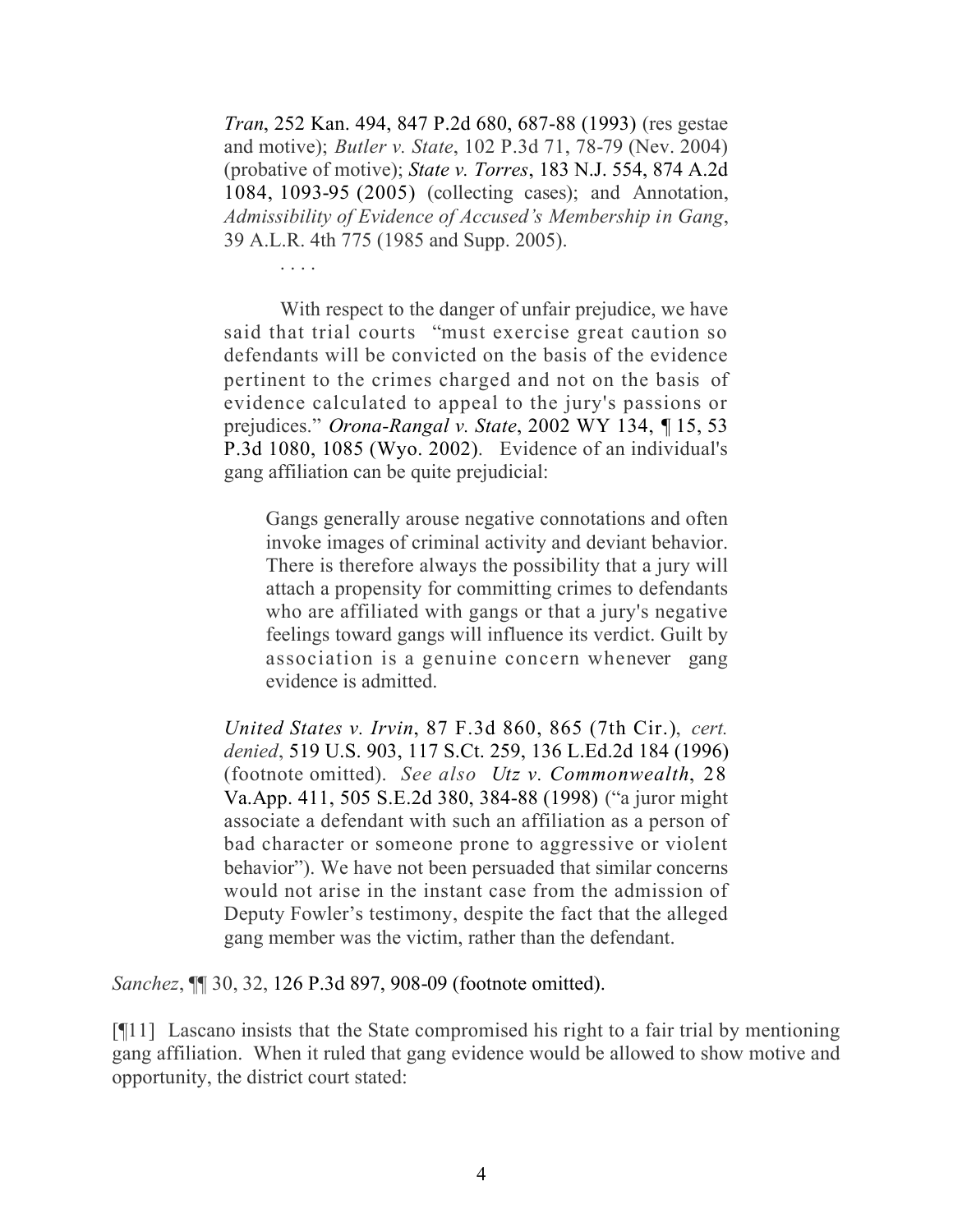[E]vidence establishing [Lascano]'s affiliation with the "South Side Locos" will be admissible in the State's case-inchief at trial pursuant to Wyo. R. Evid. 404(b). However, this ruling is limited to the general allegation that [Lascano and Jaramillo] are affiliated with the "South Side Locos" to prove their motive for conspiracy to commit burglary and their knowledge of this particular victim. Specifically, the State will be permitted to establish [Lascano's] gang affiliation to show that they sought to punish [the victim] for attempting to leave the gang by instructing [Rodriguez] to burglarize his home.

[¶12] With the district court's ruling in mind, Lascano takes issue with the fact that no State witness directly testified that Lascano and Jaramillo told Rodriguez to burglarize the victim's home because he had renounced his gang membership. However, the State did elicit testimony from which the jury could reasonably infer that the burglary happened because the victim had left the gang. This Court sees no obligation by the State to provide specific testimony to that effect. The gang membership of the victim, along with the relationships it established, provided knowledge, but more importantly, motive. The evidence was not received to show bad character or the propensity to commit crimes, but instead why Lascano would burglarize the victim.

[¶13] Finally, to ensure no error below, the district court instructed the jury regarding the gang evidence in order to confine it to its proper purpose. The district court's instruction stated that the jury could not entertain the gang affiliation evidence as evidence that Lascano conspired to commit burglary, but only could consider it to establish Lascano's "motive and knowledge necessary to commit the charged crime." This Court assumes that the jury followed this instruction. *Brown v. State*, 953 P.2d 1170, 1177 (Wyo. 1998).

[¶14] In an alternative argument, Lascano argues that the district court abused its discretion by allowing the admission of the gang evidence in the first place. This Court reviews claimed error concerning the improper admission of evidence for abuse of discretion and will not reverse the trial court's decision absent a clear abuse. *Szymanski v. State*, 2007 WY 139, ¶ 15, 166 P.3d 879, 883 (Wyo. 2007). When determining the admissibility of evidence under W.R.E. 404(b), a district court is required to determine if the evidence is offered for a proper purpose, if it is relevant, and if its probative value is not substantially outweighed by its potential for unfair prejudice. *Gleason v. State*, 2002 WY 161, ¶18, 57 P.3d 332, 340 (Wyo. 2002). The district court must also consider certain factors when evaluating the probative value of prior bad acts evidence. *Id.* We stated in *Rolle v. State*, 2010 WY 100, ¶ 8, 236 P.3d 259, 263-64 (Wyo. 2010):